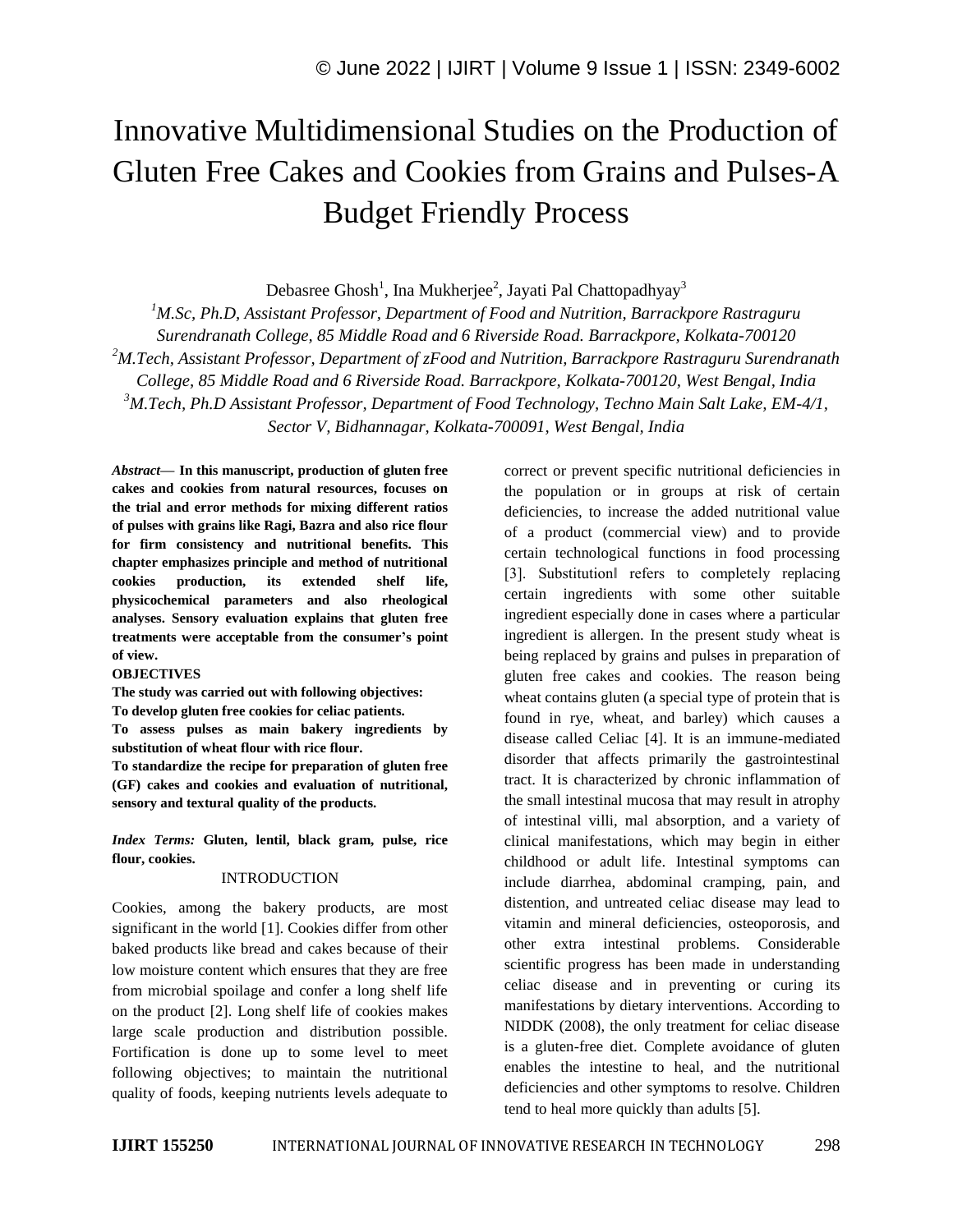Rice is a popular, non-allergic, gluten free source of carbohydrate, vitamins, and minerals with little fat. Rice is a distinctive crop due to its colorless, soft taste, low sodium levels, easy edible carbohydrates and hypoallergenic properties [6]. Rice (*Oryza sativa*) is a cereal foodstuff which forms an indispensable part of diet, due to significant biological value and digestibility [7].

Lentil, black gram and Bengal gram are considered as among the world' s most important pulses. These are good sources of vitamins C as well as dietary fiber, potassium, and iron, and they are low in fat and cholesterol. It serves as an important protein source for many world populations and is an important source of starch and other carbohydrates the human body needs [8]. The carbohydrate content of the storage roots varies from 25% to 30%, while the rest is composed of water (58%-72%). Sweet potato contains various micro-nutrients. Substantial quantities of vitamin C, moderate quantities of thiamin (vitamin B1), riboflavin (vitamin B2) and niacin, some quantities of pantothenic acid (vitamin B5), pyridoxine (vitamin B6), folic acid and satisfactory quantities of vitamin E are present. Sweet potato also contains some essential minerals and trace elements having especially high quantities of iron. Two other important minerals present are potassium and calcium [9]. Moderate quantities of zinc, sodium, magnesium and manganese also present.

The aim of the present work is to replace wheat flour in cookies with rice flour, pulses and grains for pasting in order to develop gluten-free cakes and cookies targeting a good sensory acceptance and quality parameters.

## **METHODOLOGY**

In order to prepare the cakes and cookies, the following materials have been purchased from local market Barrackpore, West Bengal, India: rice flour (RF), lentil, black gram and Bengal gram, butter, fresh whole eggs, refined oil, milk, vanilla essence, honey, baking powder, powdered sugar, sodium bicarbonate, salt and xanthan gum.

*1.1. Cake Preparation*. The ingredients used for the preparation and treatment of cookies are presented in Table 1. Cakes were prepared from blends containing 50% ragi flour and 50% four different types of pulses (Black gram flour, Dry peas flour, lentil flour, Bengal gram flour). Cake batter was prepared in a kitchen aid professional mixer (KPM5), wherein, the flour, milk, baking powder, and oil were mixed together to get a fluffy cream; eggs and sugar were whipped together until semi-firm foam resulted. The sugar-egg foam was mixed with the creamed flour, after which the milk was added in small portions. Cake batter was poured into an aluminium cake mould and baked for 30 min in a cake oven. Cakes were cooled to room temperature [10-11]. For each treatment, three series replicates were produced.

- *1.2. Cookie Preparation.* Cookies were also made by the same dough according a homemade cookie recipe. A resting period of 15 min at room temperature was given to the prepared dough. Then sheets are formed. It is then moulded and dropped on the baking tray. Then the tray is placed in cake oven for baking. After baking for 15 min, the tray was taken out, cooled and the cookies were ready [11]. For each treatment, three series replicates were produced. The samples were marked as T1, T2, T3, T4, T5. All of the samples were kept under ambient temperature.
- *1.3. Physicochemical Analysis.* Moisture, ash and acid soluble ask contect were measured in different cakes and cookies by AACC method, 2000 [13].

| Product | Samples        | <b>Ingredient Ratio</b>          |  |  |
|---------|----------------|----------------------------------|--|--|
| Cake    | Τ1             | Bajra:Black gram flour = $1:1$   |  |  |
|         | T2             | Bajra: Dry peas powder = $1:1$   |  |  |
|         | T3             | Bajra: Lentil flour $= 1:1$      |  |  |
| Cookies | T <sub>4</sub> | Bajra: Dry peas powder $= 1:1$   |  |  |
|         | T5             | Rice flour: Sweet potato = $1:2$ |  |  |
|         | T6             | Rice flour: Sweet potato = $2:1$ |  |  |
|         | דיד            | Rice flour: Sweet Potato = $1:1$ |  |  |

Table 1. Quantities of variable ingredients used in the formulation of cakes and cookies dough

*2.4 Sensory Analysis.* The sensory parameters of different cakes and cookies were carried out by 50 panellists. The panellists were asked to evaluate the products based on taste, aroma, colour, texture, appearance and overall acceptability. The evaluation was based on 9 point hedonic scale ranging from 9 (extremely good) to 5 (extremely disgusted) for each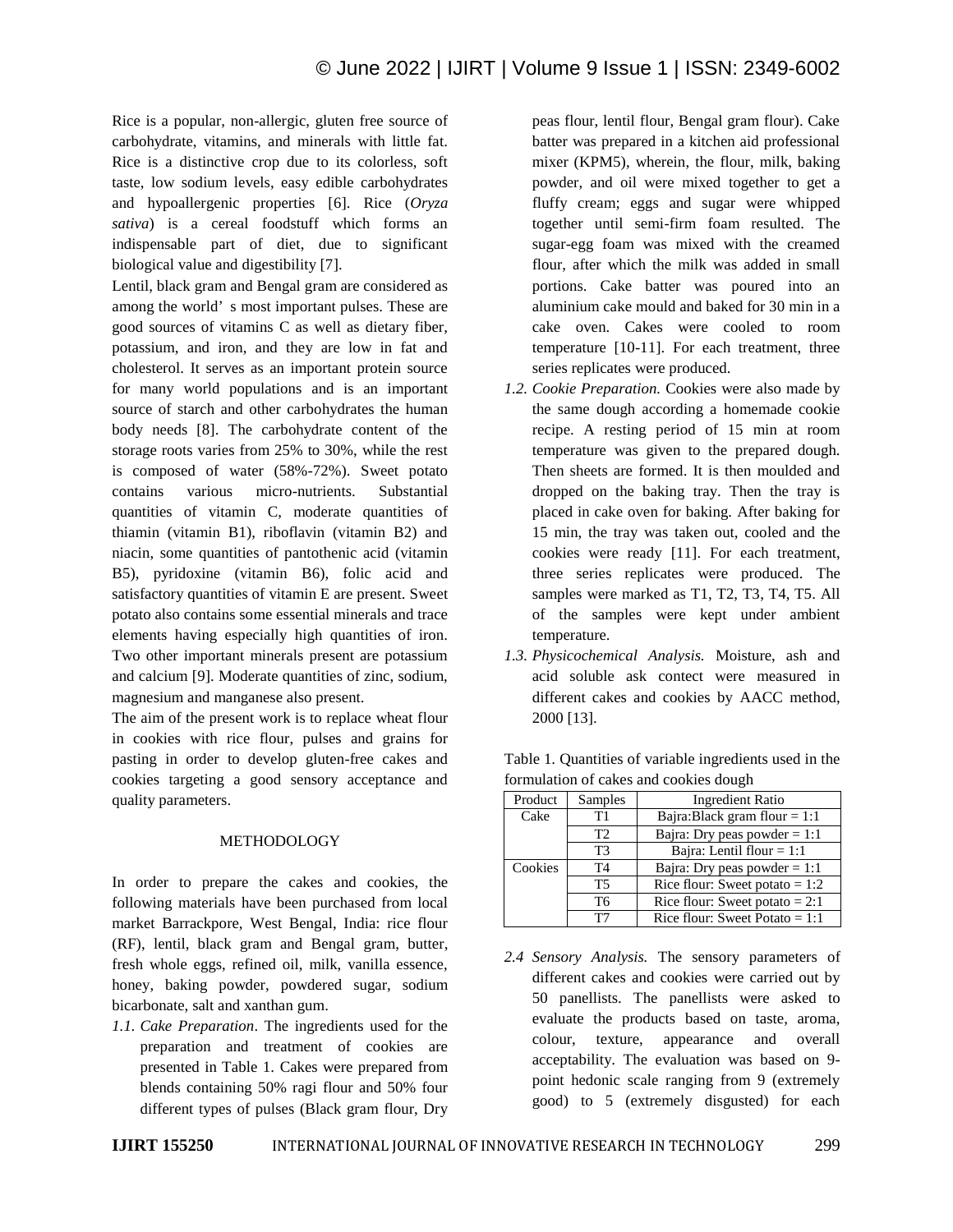organoleptic characteristic. Bottled water at room temperature was provided to clean the palate between the treatments to have the correct result.

*2.5 Statistical Analysis*.

Statistical analyses were per- formed by using SPSS software (ver. 22) (IBM Corporation, Somers, NY). Data were presented as  $M \pm SD$  and analyzed by the ANOVA. Duncan' s multiple range test was used to determine significance between means. Differences at  $p < 0.05$  were considered to be significant.

# 3. RESULTS

*3.1. Physicochemical Attributes.* Moisture content influences mechanical strength (crumbliness) and crunchiness of cookies and cakes. Comparative studies shown in Table 2, the control has the lowest moisture content (35.5%) compared to other treatments ( $p < 0.05$ ). Furthermore, T1 showed the highest moisture content (51%) among all treatments  $(p < 0.05)$ . It can be attributed to the high protein and fiber content in Bazra and Ragi and the presence of hydroxyl groups that enhanced the capability of interaction with water molecules and thus increased moisture content. Sweet potato (SP) exhibited higher water holding capacity than other GF flours. Bakery product volume is a crucial factor influencing consumer acceptability. Similarly, the ash and acid soluble ash contents were found to be increased in bazra and ragi made cookies and cakes compared to the sweet potato ingredient.

Table 2. Physicochemical analysis of gluten free cakes and cookies

| Cakes   | Sample         | Ingredient     | Moist   | Ash  | Acid     |
|---------|----------------|----------------|---------|------|----------|
|         |                |                | ure     | (% ) | insolubl |
|         |                |                | $(\% )$ |      | ash<br>e |
|         |                |                |         |      | $(\% )$  |
|         | T <sub>1</sub> | Bajra: Black   | 19.18   | 2.20 | 1.26     |
|         |                | Gram $= 1:1$   |         |      |          |
|         | T <sub>2</sub> | Bajra: Dry     | 21.99   | 1.49 | 0.40     |
|         |                | $Peas = 1:1$   |         |      |          |
|         | T <sub>3</sub> | Ragi: Black    | 22.51   | 2.34 | 1.50     |
|         |                | Gram $= 1:1$   |         |      |          |
|         | T <sub>4</sub> | Ragi: Dry      | 17.16   | 2.21 | 0.45     |
|         |                | $Peas = 1:1$   |         |      |          |
|         | T <sub>5</sub> | flour:<br>Rice | 33.5    | 0.46 |          |
|         |                | Sweet potato   |         |      |          |
|         |                | $= 1:1$        |         |      |          |
| Cookies | T1             | Bajra: Dry     | 4.26    | 2.44 |          |
|         |                | $Peas = 1:1$   |         |      |          |
|         | T <sub>2</sub> | Rice flour:    | 5.41    | 2.43 | 1.05     |
|         |                | Sweet potato   |         |      |          |
|         |                | $= 2:1$        |         |      |          |
|         | T <sub>3</sub> | flour:<br>Rice | 12.68   | 2.43 | 1.34     |
|         |                | Sweet potato   |         |      |          |
|         |                | $= 1:1$        |         |      |          |

The experiment was carried out in triplicate.

*3.2 Sensory Properties*. GF products exhibit different appearances, colors, texture, aroma, and taste compared to wheat flour products. Generally, GF bakery products exhibit lower sensory acceptability due to the undesirable appearance, darker color, more complex texture, and dry sandy feeling in the mouth [10]. Results illustrated in Table 3, that incorporating gluten replacers in cookie formulation had little influence ( $p < 0.05$ ) on different treatments' flavor and chewing ability. The lowest scores were recorded in control and T2 concerning firmness, while the highest values were those of T3 and T5. The control and T4 showed the lowest overall acceptability, while T6 received the highest score ( $p < 0.05$ ). In the study [12], the addition of 7% concentrated chiku fiber powder to GF cookie resulted in the highest overall acceptability.

|                 | <b>SAMPLES</b> | <b>ATTRIBUTES</b>            |                              |                              |                              |                               |                              |
|-----------------|----------------|------------------------------|------------------------------|------------------------------|------------------------------|-------------------------------|------------------------------|
| <b>PRODUCTS</b> |                | <b>TASTE</b>                 | <b>AROMA</b>                 | <b>COLOUR</b>                | <b>TEXTURE</b>               | APPEARANCE                    | <b>OVERALL</b>               |
|                 |                |                              |                              |                              |                              |                               | <b>ACCEPTIBILITY</b>         |
| <b>CAKES</b>    | Control        | $7.05 \pm 0.84$ <sup>a</sup> | $6.83 \pm 1.16^{\text{a}}$   | $7.16 + 0.75$ <sup>a</sup>   | $6.16 \pm 0.75$ <sup>a</sup> | $6.36 \pm 0.25$ <sup>a</sup>  | $6.0 + 0.63$ <sup>a</sup>    |
|                 | T1             | $7.55 \pm 0.24$ <sup>a</sup> | $7.23 \pm 0.16^{\mathrm{b}}$ | $7.56 + 0.35^{\text{a}}$     | $8.16 \pm 0.73^{\text{ b}}$  | $6.86 \pm 1.05^{\text{ a}}$   | $7.0 \pm 1.23$ <sup>b</sup>  |
|                 | T2             | $7.05 \pm 0.84$ <sup>a</sup> | $6.33 \pm 1.06^{\text{ a}}$  | $7.16 \pm 0.75$ <sup>a</sup> | $6.16 \pm 0.75$ <sup>a</sup> | $6.96 \pm 1.05^{\text{ a}}$   | $7.60 + 1.03$ <sup>a</sup>   |
|                 | T <sub>3</sub> | $7.15 \pm 0.84$ <sup>a</sup> | $6.63 \pm 1.36^{\text{a}}$   | $7.56 \pm 0.75$ <sup>a</sup> | $7.16 \pm 0.75$ <sup>a</sup> | $7.36 \pm 0.55$ <sup>a</sup>  | $8.30 \pm 0.73$ <sup>a</sup> |
|                 | T <sub>4</sub> | $7.25 + 0.34$ <sup>a</sup>   | $7.23 + 0.16^{\circ}$        | $7.36 \pm 0.35$ <sup>a</sup> | $8.26 \pm 0.73^{\mathrm{b}}$ | $6.36 + 1.25$ <sup>a</sup>    | $7.06 + 1.23$ <sup>b</sup>   |
|                 | T <sub>5</sub> | $7.15 \pm 0.34$ <sup>a</sup> | $6.63 \pm 1.06^{\text{ a}}$  | $7.66 \pm 0.15^{\text{a}}$   | $6.16 \pm 0.75$ <sup>a</sup> | $6.56 \pm 1.65^{\text{ a}}$   | $8.03 \pm 1.33$ <sup>a</sup> |
| <b>COOKIES</b>  | Control        | $7.15 \pm 0.84$ <sup>a</sup> | $6.23 \pm 1.16^{\text{a}}$   | $7.86 \pm 0.71$ <sup>a</sup> | $6.16 \pm 0.75$ <sup>a</sup> | $7.35 \pm 0.65$ <sup>a</sup>  | $8.30 \pm 0.73$ <sup>a</sup> |
|                 | T1             | $8.15 \pm 0.24$ <sup>a</sup> | $6.38 \pm 0.86^{\text{a}}$   | $7.26 \pm 1.35^{\text{a}}$   | $8.16 \pm 0.05^{\text{ a}}$  | $7.66 \pm 1.35$ <sup>a</sup>  | $8.30 \pm 0.73$ <sup>a</sup> |
|                 | T <sub>2</sub> | $7.95 + 1.14$ <sup>a</sup>   | $7.63 + 1.32$ <sup>a</sup>   | $8.56 + 0.25$ <sup>a</sup>   | $7.66 \pm 0.35$ <sup>a</sup> | $8.16 \div 0.95$ <sup>a</sup> | $8.30 + 0.73$ <sup>a</sup>   |
|                 | T <sub>3</sub> | $7.05 \pm 0.84$ <sup>a</sup> | $0.63 \pm 1.36^{\text{ a}}$  | $8.16 \pm 0.75$ <sup>a</sup> | $7.26 + 1.25$ <sup>a</sup>   | $8.36 \pm 0.25$ <sup>a</sup>  | $8.30 \pm 0.73$ <sup>a</sup> |
|                 | T <sub>4</sub> | $7.95 \pm 0.04$ <sup>a</sup> | $6.63 \pm 1.36^{\text{ a}}$  | $7.66 \pm 0.35$ <sup>a</sup> | $7.56 \pm 0.35$ <sup>a</sup> | $7.86 \pm 0.95$ <sup>a</sup>  | $7.30 \pm 0.73$ <sup>a</sup> |

Table 3. Sensory attributes of gluten free cakes and cookies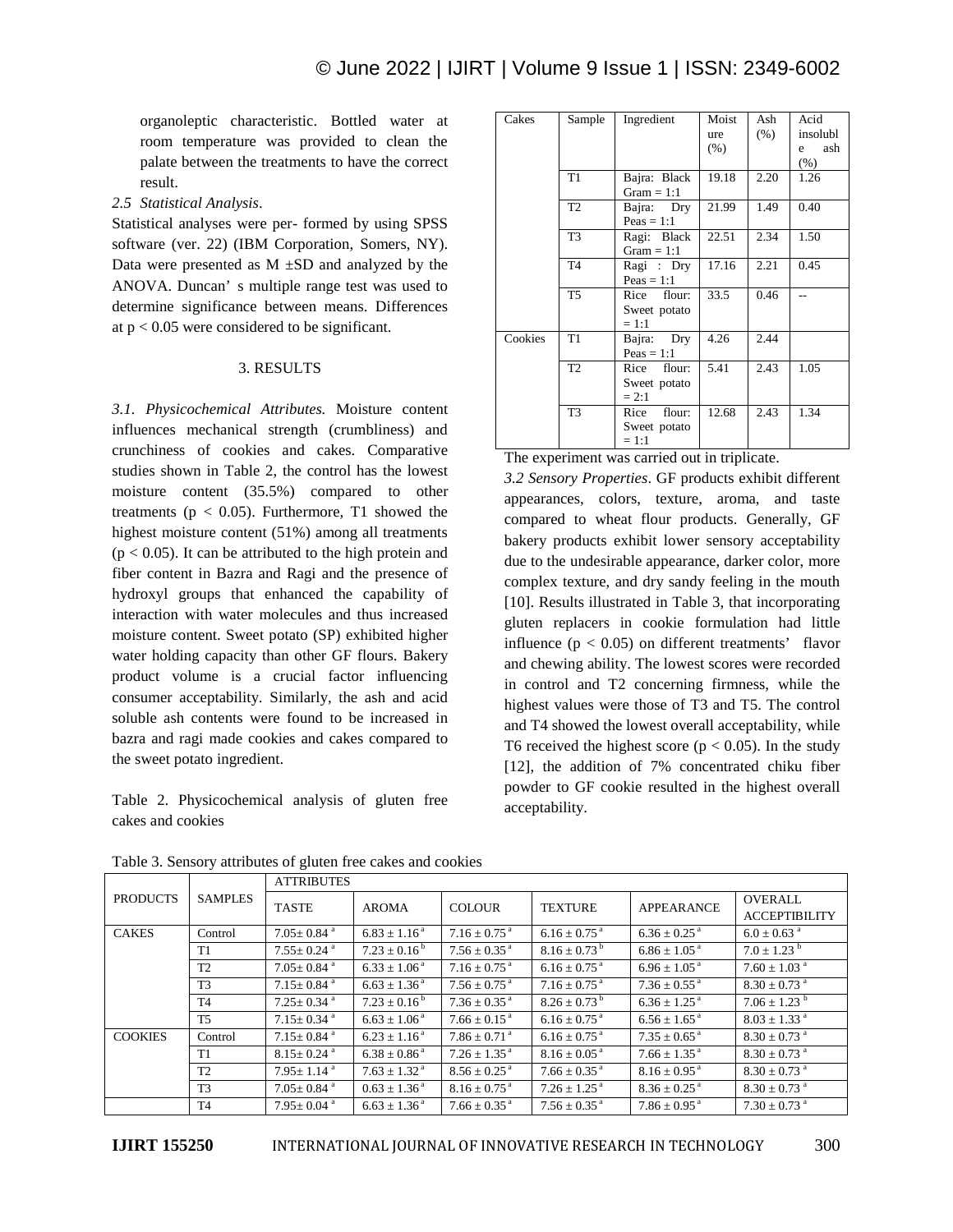Means followed by different lowercase letters within a column are significantly different ( $p < 0.05$ ). A higher value indicates higher overall acceptability.

## DISCUSSION AND CONCLUSION

During the present investigation no significant difference was found in the percent moisture content, and ash content was observed on increasing the incorporation of rice flour in the treatments (i.e., T1, T2, T3, T4 etc). In the present study the formulation was based on different ratios like 1:1, 1:2, 2:1, 3:2 of rice flour, grains and pulse grain blend. The moisture content of cookies increased linearly with increase in concentration of pulses. The ash content of cookies increased significantly due to externally added fat during preparation.

From sensory evaluation, it has been suggested that cakes fortified with rice flour and pulse in the ratio of 1:1 showed the better consistency and cookies fortified with pulse and grains in the ratio of 1:1 shows better acceptability. Overall, it can be concluded that, GF cakes and cookies were acceptable by the consumers.

# ECONOMIC IMPORTANCE OF GLUTEN FREE (GF) CAKES AND COOKIES

People who are sensitive to gluten, they will be helpful for consuming such cakes and cookies naturally fortified with easy available ingredients which are economically accessible compared to the present market hike of the food products.

## FUTURE ASPECT OF THE STUDY

In the pilot scale, we had developed the GF cookies and cakes that have consumer's acceptability, therefore, in the large scale production it might have industrial acceptability.

CONFLICTS OF INTEREST: The authors declare that there are no conflicts of interest.

## ACKNOWLEDGEMENT

We acknowledge our college authority to carry on our research work smoothly.

# **REFERENCE**

- [1] Choung, R. S., Unalp, A. A., Ruhl, C.E., Brantner, T. L., Everhart, J. E., & Murray, J. A., (2016). Less hidden celiac disease but increased gluten avoidance without a diagnosis in the United States: findings from the *National Health and Nutrition Examination Surveys* from 2009 to 2014. *Mayo Clinic Proceedings*. *6196*(16), 30634-6.
- [2] Ilowefah, M., Chinma, C., Bakar, J., Ghazali, H. M.,Muhammad, K., & Makeri, M., (2014). Fermented Brown Rice Flour as Functional Food Ingredie. Foods, 3, 149-159.
- [3] Lebwohl, B., Cao, Y., Zong, G., Hu, F. B., Green, P. H. R., Neugut, A. I., Rimm, E. B., Sampson, L., Dougherty, L., Giovannucci, E., Willett, W. C., Sun, Q., & Chan, A. T., (2017). Long term gluten consumption in adults without celiac disease and risk of coronary heart disease: prospective cohort study. *BMJ*, *2*(357), 1892.
- [4] Marinangeli, C. P. F., Curran, J., Barr, S. I., Slavin, J., Puri, S., Swaminathan, S., Tapsell, L., & Patterson. C. A., (2021). Enhancing nutrition with pulses: defining a recommended serving size for adults. *Nutrition Reviews, 75*(12):990– 1006.
- [5] [Olson,](https://www.ncbi.nlm.nih.gov/pubmed/?term=Olson%20R%5BAuthor%5D&cauthor=true&cauthor_uid=33805305) R., [Smith,](https://www.ncbi.nlm.nih.gov/pubmed/?term=Gavin-Smith%20B%5BAuthor%5D&cauthor=true&cauthor_uid=33805305) B. G., [Ferraboschi,](https://www.ncbi.nlm.nih.gov/pubmed/?term=Ferraboschi%20C%5BAuthor%5D&cauthor=true&cauthor_uid=33805305) C., [&](https://www.ncbi.nlm.nih.gov/pubmed/?term=Kraemer%20K%5BAuthor%5D&cauthor=true&cauthor_uid=33805305)  [Kraemer,](https://www.ncbi.nlm.nih.gov/pubmed/?term=Kraemer%20K%5BAuthor%5D&cauthor=true&cauthor_uid=33805305) K., (2021). Food Fortification: The Advantages, Disadvantages and Lessons from Sight and Life Programs. *Nutrients, 13*(4), 1118.
- [6] Pal, V., Jacob, T., Kumar, V., Bharti, V. K., & Pandey, N., (2018). Development and quality evaluation of multigrain cookies. *Pharma Innovation, 7*(7), 1002-1007.
- [7] Rohman, A., Siti, H., Mirza, H., & Dwi, L. S., (2014). Rice in health and nutrition. *International Food Research Journal, 21*(1): 13- 24.
- [8] Romeo, F. V., & Piscopo, A., (2010). Shelf-life of Almond Pastry Cookies with Different Types of Packaging and Levels of Temperature. *[Food](https://www.researchgate.net/journal/Food-Science-and-Technology-International-1532-1738)  [Science and Technology International,](https://www.researchgate.net/journal/Food-Science-and-Technology-International-1532-1738) 16*(3), 233-240.
- [9] Sanguinetti, A. M., Fadda, C., Del Caro, A., Collar, C., & Piga, A., (2014). Bread staling: updating the view. *Comprehensive Reviews in Food Science and Food Safety*, 13 (473– 492).